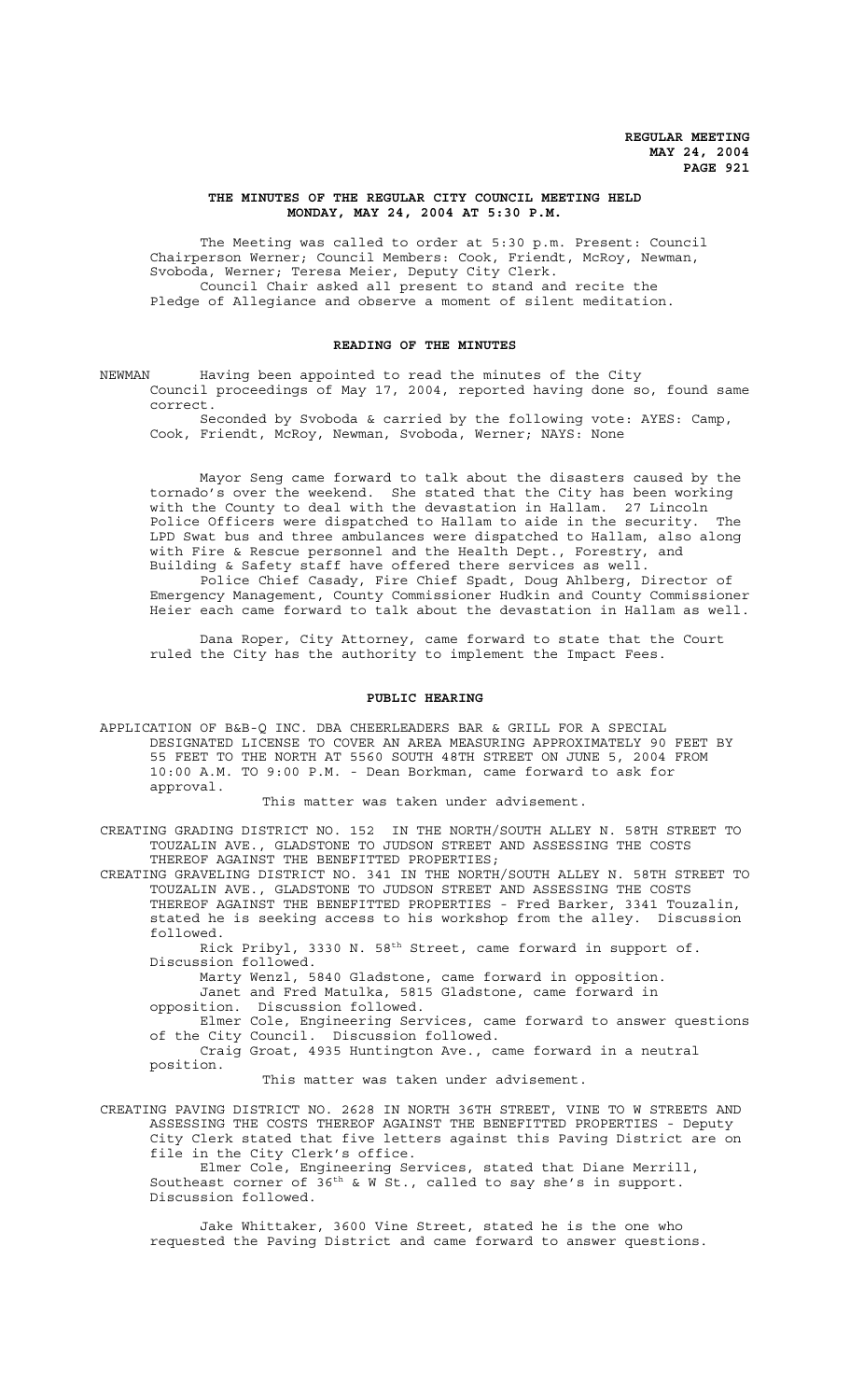This matter was taken under advisement.

APPROVING REVISIONS TO THE LINCOLN SMOKEFREE AIR ACT - Jonathan Cook, Council Member, moved to have Public Hearing and Action on this item on June 14, 2004. He feels this will give the Council a chance to study the proposed substitute ordinance and for the public to comment on the substitute ordinance.

Seconded by Friendt & carried by the following vote: AYES: Camp, Cook, Friendt, McRoy, Newman, Svoboda, Werner; NAYS: None. Discussion followed.

Mr. Cook stated that the effective date of July 1, 2004 is still in effect, however, there may be a grace period regarding the enforcement. Discussion followed.

Melissa Wentz, Manager of a downtown restaurant/bar, asked about the enforcement of the 60/40 split when six months out of the year they are at 59.5 and six months they are at 60.5

Judy Halstead, Health Dept., stated they look at the annual average. Discussion followed.

Charlotte Burke, Health Dept., stated there were 6918 letters sent to businesses which do not include home based businesses, schools or government. 2591 responses have been received.

This matter was taken under advisement.

ORDERING PAVING UNIT NO. 138 CONSTRUCTED IN NORTH 57TH STREET BETWEEN FREMONT AND HARTLEY STREET AND ASSESSING THE COSTS THEREOF AGAINST THE BENEFITTED PROPERTIES - Elmer Cole, Engineering Services, stated he received a phone call from Don & Bonnie Yohe at 5645 Fremont to state they are against the Paving Unit.

Carol Butte, 1311 N. 43<sup>rd</sup> St. came forward in opposition. Discussion followed.

Delores Roettele, 5637 Fremont, came forward in opposition. This matter was taken under advisement.

APPROVING A COOPERATIVE AGREEMENT BETWEEN THE CITY OF LINCOLN AND THE LOWER PLATTE SOUTH NRD FOR THE MANAGEMENT OF THE KING SALINE WETLAND SITE LOCATED IN A PORTION OF THE NW 1/4 OF SECTION 31-11-7 AND A PORTION OF THE S ½ OF SECTION 30-11-7 - Terry Genrich, Natural Resource Manager for Parks and Recreation Dept., came forward to answer questions. This matter was taken under advisement.

APPROVING THE PROPOSED BEST MANAGEMENT PRACTICE (BMP) AND DRY WEATHER STORM DRAINAGE ASSESSMENT: PHASE II TO MONITOR URBAN WATER QUALITY - Craig Groat, 4935 Huntington Ave., came forward to talk about pollution control.

This matter was taken under advisement.

#### **MISCELLANEOUS BUSINESS**

Mike Grieger, 2645 Van Dorn, came forward to thank Glenn Friendt for what he has done for the community. This matter was taken under advisement.

Craig Groat, 4935 Huntington Ave., commented that he felt there was a lack of civility among the Council Members and a disrespect for knowledge, education and code of ethics. This matter was taken under advisement.

Bill Rhoads, 2335 Orchard #2, came forward to promote keeping Daywatch open for the homeless.

Connie Stinson, 1008 Jackson, Beatrice, NE, stated Daywatch makes the homeless more comfortable than the City Mission or Matt Talbot Kitchen and promoted keeping it open. Discussion followed.

Patty Letkiewicz, 7105 Francis Street, asked that Daywatch be kept open.

Jackie Lewis, P.O. Box 84872, Lincoln, NE, stated the churches of Lincoln need to get more involved in helping the homeless. This matter was taken under advisement.

**\*\* END OF PUBLIC HEARING \*\***

# **COUNCIL ACTION**

# **LIQUOR RESOLUTIONS**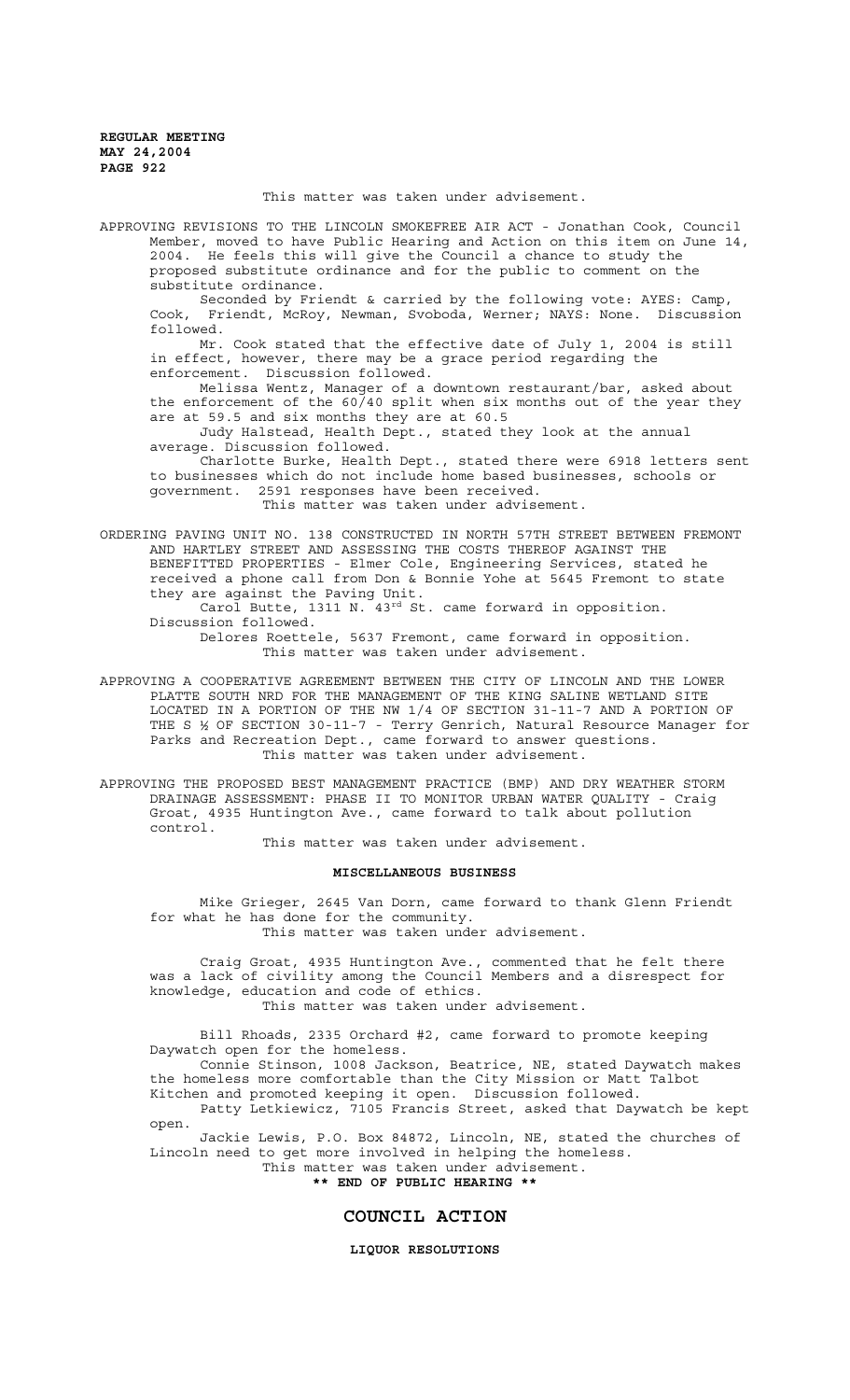APPLICATION OF LINCOLN WINGS L.L.C. DBA HOOTER'S FOR A SPECIAL DESIGNATED LICENSE TO COVER AN AREA MEASURING APPROXIMATELY 96 FEET BY 66 FEET TO THE NORTH AT 6811 O STREET ON JUNE 12, 2004 FROM 11:00 A.M. TO 9:00 P.M. - CLERK read the following resolution, introduced by Jon Camp, who moved its adoption for approval:

A-82768 BE IT RESOLVED by the City Council of the City of Lincoln, Nebraska:

That after hearing duly had as required by law, consideration of the facts of this application, the Nebraska Liquor Control Act, and the pertinent City ordinances, the City Council recommends that the application of Lincoln Wings L.L.C. d/b/a "Hooters" for a Special Designated License to cover an area measuring 96 feet by 66 feet to the north at 6811 O Street, Lincoln, Nebraska, on June 12, 2004, between the hours of 11:00 a.m. and 9:00 p.m., be approved with the condition that the premise complies in every respect with all City and State regulations and with the following requirements:

1. Identification to be checked, wristbands required on all

- parties wishing to consume alcohol.
- 2. Adequate security shall be provided for the event.<br>3. The area requested for the permit shall be separat The area requested for the permit shall be separated from
- the public by a fence or other means.
- 4. Responsible alcohol service practices shall be followed.

BE IT FURTHER RESOLVED the City Clerk is directed to transmit a copy of this resolution to the Nebraska Liquor Control Commission. Introduced by Jon Camp

Seconded by Svoboda & carried by the following vote: AYES: Camp, Cook, Friendt, McRoy, Newman, Svoboda, Werner; NAYS: None.

APPLICATION OF B&B-Q INC. DBA CHEERLEADERS BAR & GRILL FOR A SPECIAL DESIGNATED LICENSE TO COVER AN AREA MEASURING APPROXIMATELY 90 FEET BY 55 FEET TO THE NORTH AT 5560 SOUTH 48TH STREET ON JUNE 5, 2004 FROM 10:00 A.M. TO 9:00 P.M. - CLERK read the following resolution, introduced by Jon Camp, who moved its adoption for approval:

A-82769 BE IT RESOLVED by the City Council of the City of Lincoln, Nebraska:

That after hearing duly had as required by law, consideration of the facts of this application, the Nebraska Liquor Control Act, and the pertinent City ordinances, the City Council recommends that the application of B&B-Q Inc. dba "Cheerleaders Bar and Grill" for a Special Designated License to cover an area measuring 90 feet by 55 feet in the parking lot at 5560 South 48th Street, Lincoln, Nebraska, on the 5th day of June, 2004, between the hours of 10:00 a.m. noon and 9:00 p.m., be approved with the condition that the premise complies in every respect with all City and State regulations and with the following requirements:<br>1. Identification to be checked, wristbands required on all Identification to be checked, wristbands required on all

- parties wishing to consume alcohol.
- 2. Adequate security shall be provided for the event.
- 3. The area requested for the permit shall be separated from the public by a fence or other means.
- 4. Responsible alcohol service practices shall be followed.

BE IT FURTHER RESOLVED the City Clerk is directed to transmit a copy of this resolution to the Nebraska Liquor Control Commission.

Introduced by Jon Camp

Seconded by Svoboda & carried by the following vote: AYES: Camp, Cook, Friendt, McRoy, Newman, Svoboda, Werner; NAYS: None.

# ORDINANCES - 2<sup>ND</sup> READING

CREATING GRADING DISTRICT NO. 152 IN THE NORTH/SOUTH ALLEY N. 58TH STREET TO TOUZALIN AVE., GLADSTONE TO JUDSON STREET AND ASSESSING THE COSTS THEREOF AGAINST THE BENEFITTED PROPERTIES - CLERK read an ordinance, introduced by Annette McRoy, an ordinance creating Grading District No. 152, defining the limits thereof, establishing the width of the roadway to be graded, providing for the grading of the sidewalk space and the relaying of sidewalks providing for the payment of the cost thereof, designating the property to be benefitted, providing for the acquisition of easements and additional right-of-way, if necessary, and repealing all ordinances or parts of ordinances in conflict herewith, the second time.

CREATING GRAVELING DISTRICT NO. 341 IN THE NORTH/SOUTH ALLEY N. 58TH STREET TO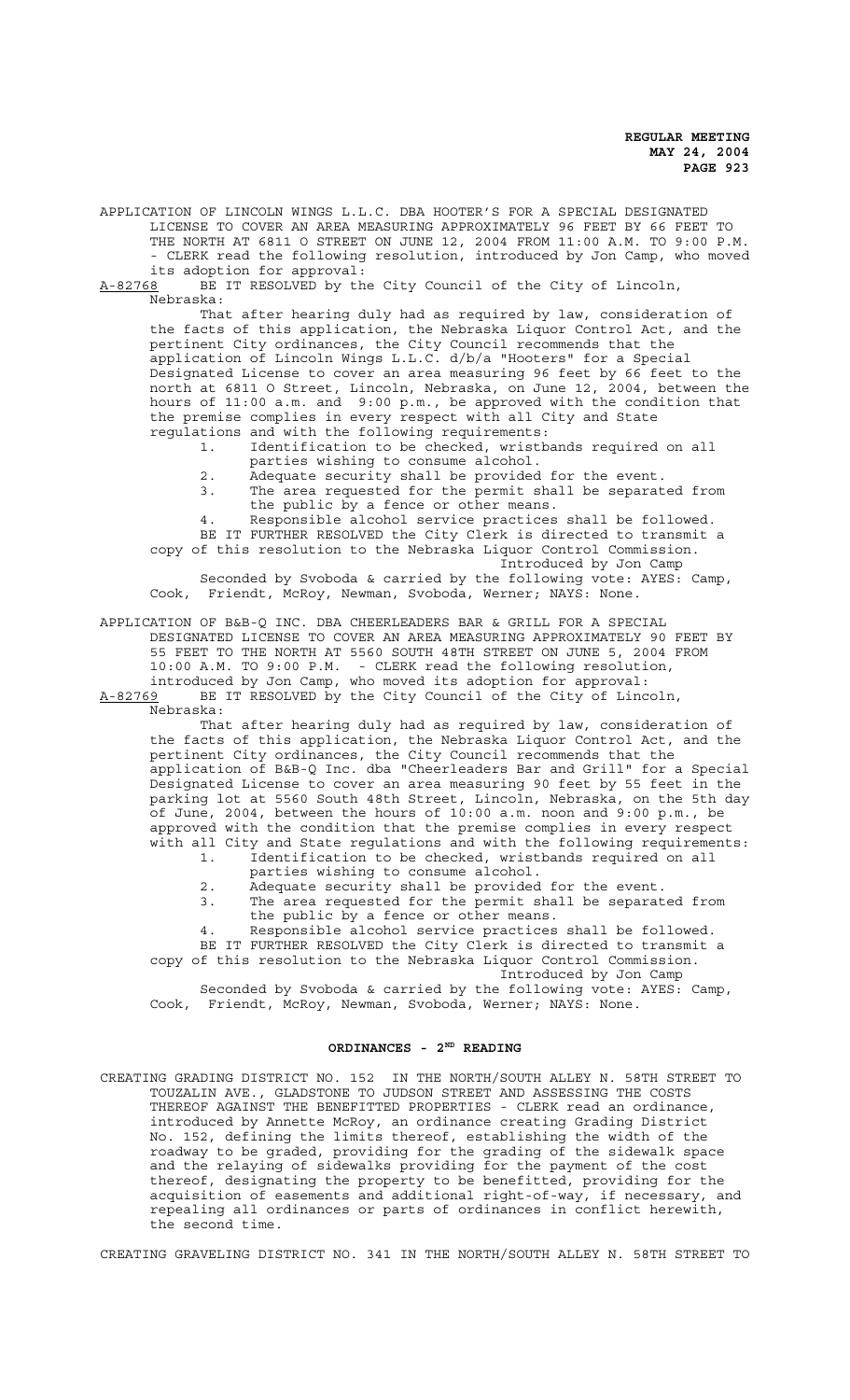TOUZALIN AVE., GLADSTONE TO JUDSON STREET AND ASSESSING THE COSTS THEREOF AGAINST THE BENEFITTED PROPERTIES - CLERK read an ordinance, introduced by Annette McRoy, creating Graveling District No. 341, defining the limits thereof, establishing the width of the roadway to be improved with gravel, crushed rock or other similar material, providing for the payment of the cost thereof, designating the property to be benefitted, providing for the acquisition of easements and additional right-of-way, if necessary, and repealing all ordinances or parts of ordinances in conflict herewith, the second time.

- CREATING WATER DISTRICT NO. 1193 IN OAKS HOLLOW LANE, STEVENS RIDGE ESTATES AND ASSESSING THE COSTS THEREOF AGAINST THE BENEFITTED PROPERTIES - CLERK read an ordinance, introduced by Annette McRoy, creating Water District No. 1193, designating the real estate to be benefitted, providing for assessment of the costs of the improvements constructed therein, providing for the acquisition of easements and additional right-of-way, if necessary, and repealing all ordinances or parts of ordinances in conflict herewith, the second time.
- CREATING PAVING DISTRICT NO. 2628 IN NORTH 36TH STREET, VINE TO W STREETS AND ASSESSING THE COSTS THEREOF AGAINST THE BENEFITTED PROPERTIES - CLERK read an ordinance, introduced by Annette McRoy, creating Paving District No. 2628, defining the limits thereof, establishing the width of the roadway to be paved and the width of the grading to be done, providing for the curbing, guttering, and relaying of sidewalks, providing for the payment of the cost thereof, designating the property to be benefitted, providing for the acquisition of easements and additional right-of-way, if necessary, and repealing all ordinances or parts of ordinances in conflict herewith, the second time.
- RENAMING UPTON GRAY LANE TO UPTON GREY LANE GENERALLY LOCATED AT S. 56TH STREET AND PINE LAKE ROAD TO CORRECT THE SPELLING OF SAID STREET - CLERK read an ordinance, introduced by Annette McRoy, changing the name of Upton Gray Lane to Upton Grey Lane located east of South 56<sup>th</sup> Street and south of Pine Lake Road, to correct the spelling of said street, the second time.
- APPROVING REVISIONS TO THE LINCOLN SMOKEFREE AIR ACT PRIOR to reading: COOK Moved to have Public Hearing continued with action to 6/14/04. Seconded by Friendt & carried by the following vote: AYES: Camp, Cook, Friendt, McRoy, Newman, Svoboda, Werner; NAYS: None.
- CLERK Read an ordinance, introduced by Jonathan Cook, amending Chapter 8.48 of the Lincoln Municipal Code, Lincoln Smokefree Air Act by amending Section 8.48.020 to clarify the purpose statement; adding a new Section numbered 8.48.135 to add a definition for smoking breakrooms; adding a new section numbered 8.48.162 to require a permit in order to allow smoking; amending Section 8.48.170 to provide for where a permit may be issued and to delete affidavit requirement; amending Section 8.48.180 to clarify signage requirements; adding a new section numbered 8.48.182 to provide permit information requirements; adding a new section numbered 8.48.184 to provide inspection procedures; adding a new section numbered 8.48.186 to provide for suspension, revocation of a permit; adding a new section numbered 8.48.186 to provide for suspension, revocation of a permit; adding a new section numbered 8.48.188 to provide for a hearing amending Section 8.48.190 to clarify enforcement procedures; repealing Sections 8.48.020, 8.48.170, 8.48.180, and 8.48.190 of the Lincoln Municipal Code as hitherto existing; and providing that this ordinance shall become effective July 1, 2004, the second time.

## **RESOLUTIONS**

ORDERING PAVING UNIT NO. 138 CONSTRUCTED IN NORTH 57TH STREET BETWEEN FREMONT AND HARTLEY STREET AND ASSESSING THE COSTS THEREOF AGAINST THE BENEFITTED PROPERTIES - CLERK read the following resolution, introduced by Patte Newman, who moved its adoption: Seconded by Svoboda & **LOST** by the following vote: AYES: None; NAYS: Camp, Cook, Friendt, McRoy, Newman, Svoboda, Werner.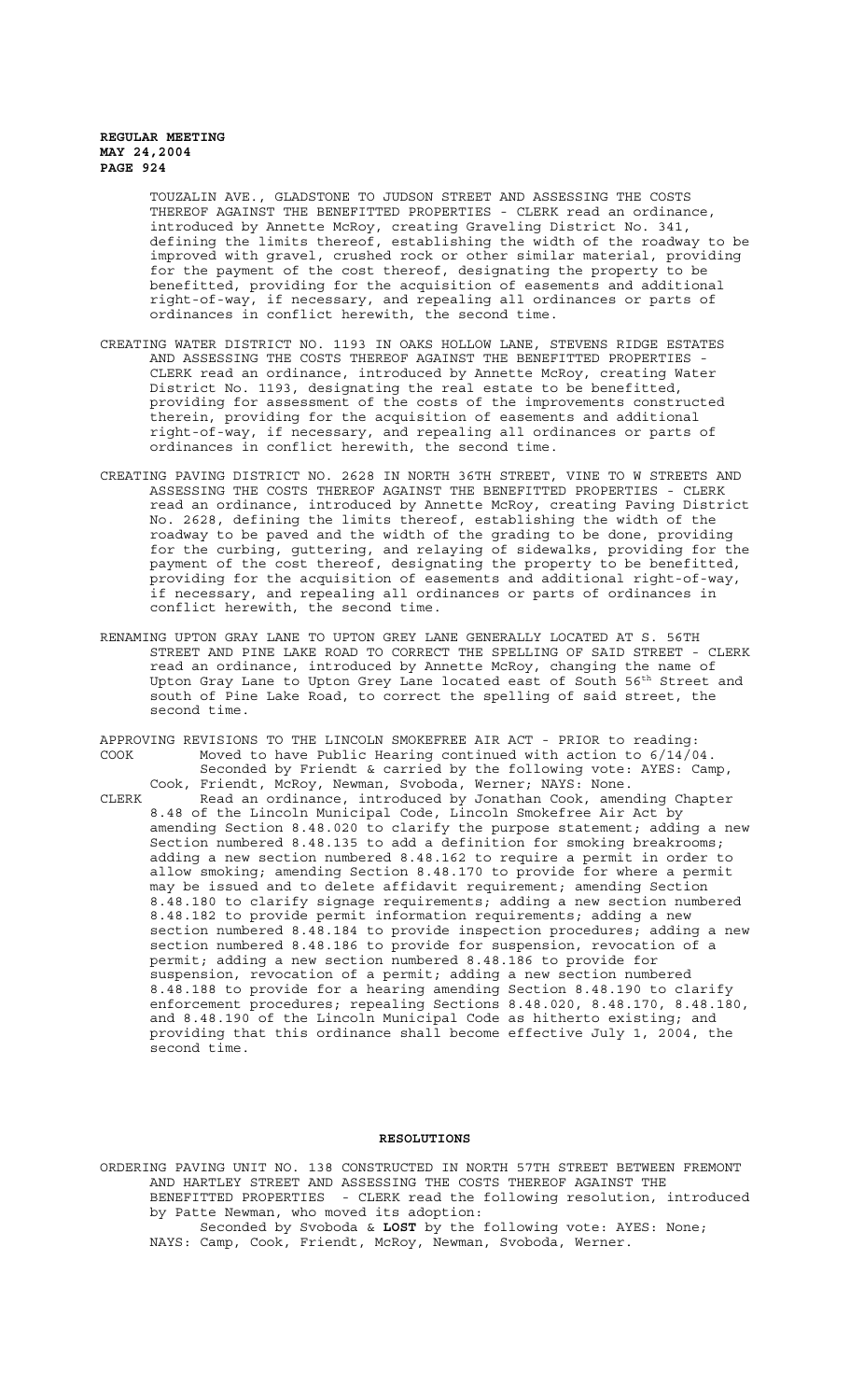The resolution, having **LOST**, was assigned File **#38-4474** & was placed on file in the Office of the City Clerk.

ORDERING ALLEY PAVING DISTRICT NO. 362A CONSTRUCTED IN THE EAST/WEST ALLEY, 48TH TO 49TH STREETS, LOWELL TO MEREDETH STREETS - PRIOR to reading:<br>FRIENDT Moved to place Bill No. 04R-112 on Pending Date Certain to 6/7 Moved to place Bill No. 04R-112 on Pending Date Certain to  $6/7/04$ . Seconded by Newman & carried by the following vote: AYES: Camp, Cook, Friendt, McRoy, Newman, Svoboda, Werner; NAYS: None.

APPROVING A COOPERATIVE AGREEMENT BETWEEN THE CITY OF LINCOLN AND THE LOWER PLATTE SOUTH NRD FOR THE MANAGEMENT OF THE KING SALINE WETLAND SITE LOCATED IN A PORTION OF THE NW 1/4 OF SECTION 31-11-7 AND A PORTION OF THE S ½ OF SECTION 30-11-7 - CLERK read the following resolution, introduced by Patte Newman, who moved its adoption:

A-82770 BE IT RESOLVED by the City Council of the City of Lincoln, Nebraska:

That the Cooperative Agreement between the City of Lincoln and the Lower Platte South Natural Resources District for the management of the "King Wetland Site" which is comprised of 61.19 acres of farmland and saline wetlands purchased by the City of Lincoln with Nebraska Environmental Trust Funds and the Nebraska Game and Parks Commission with Section 6 funds, upon the terms and conditions set out in said Agreement which is attached hereto marked as Attachment "A" and made a part hereof by reference, is hereby approved and the Mayor is authorized to execute said Cooperative Agreement on behalf of the City.

The City Clerk is directed to return one fully executed copy of said Cooperative Agreement to the Lower Platte South NRD, Attn: Dan Schulz, Box 83581, Lincoln, NE 68501-3581, and one fully executed copy of said Interlocal Agreement to Tom Malstrom at Parks and Recreation. Introduced by Patte Newman

Seconded by Friendt & carried by the following vote: AYES: Camp, Cook, Friendt, McRoy, Newman, Svoboda, Werner; NAYS: None.

APPROVING THE PROPOSED BEST MANAGEMENT PRACTICE (BMP) AND DRY WEATHER STORM DRAINAGE ASSESSMENT: PHASE II TO MONITOR URBAN WATER QUALITY - CLERK read the following resolution, introduced by Patte Newman, who moved its adoption:

A-82771 BE IT RESOLVED by the City Council of the City of Lincoln, Nebraska:

That the Proposal for BMP and Dry Weather Storm Drainage Assessment: Phase II for monitoring dry weather flows, the Work Plan, and the Implementation Plan, a copy of which is attached hereto marked as Attachment "A" and made a part hereof by reference, is hereby approved, upon the terms and conditions as set forth in said Proposal, and the Mayor is authorized to execute said Proposal on behalf of the City.

The City Clerk is directed to return one fully executed copy of said Proposal to the University of Nebraska-Lincoln, 303 Canfield Administration Building, P.O. Box 880430, Lincoln, NE 68588-0430.

Introduced by Patte Newman Seconded by Svoboda & carried by the following vote: AYES: Camp, Cook, Friendt, McRoy, Newman, Svoboda, Werner; NAYS: None.

SETTING THE HEARING DATE OF MONDAY, JUNE 14, 2004 AT 1:30 PM FOR AN APPLICATION OF AMERICAN DRUG STORES DBA "OSCO DRUG #5246" FOR A CLASS "C" LIQUOR LICENSE AT 130-B N. 66TH STREET - CLERK read the following resolution, introduced by Patte Newman, who moved its adoption: A-82773 BE IT RESOLVED by the City Council, of the City of Lincoln, that a hearing date is hereby set for Monday, June 14, 2004, at 1:30 p.m. or as soon thereafter as possible in the City Council Chambers, County-City

Building, 555 S. 10<sup>th</sup> St., Lincoln, NE, for the Application of American Drug Stores dba "Osco #5218" for a Class C liquor license located at 5500 S. 56th Street. If the Police Dept. is unable to complete the investigation by

said time, a new hearing date will be set. Introduced by Patte Newman

Seconded by Svoboda & carried by the following vote: AYES: Camp, Cook, Friendt, McRoy, Newman, Svoboda, Werner; NAYS: None.

SETTING THE HEARING DATE OF MONDAY, JUNE 14, 2004 AT 1:30 P.M. FOR AN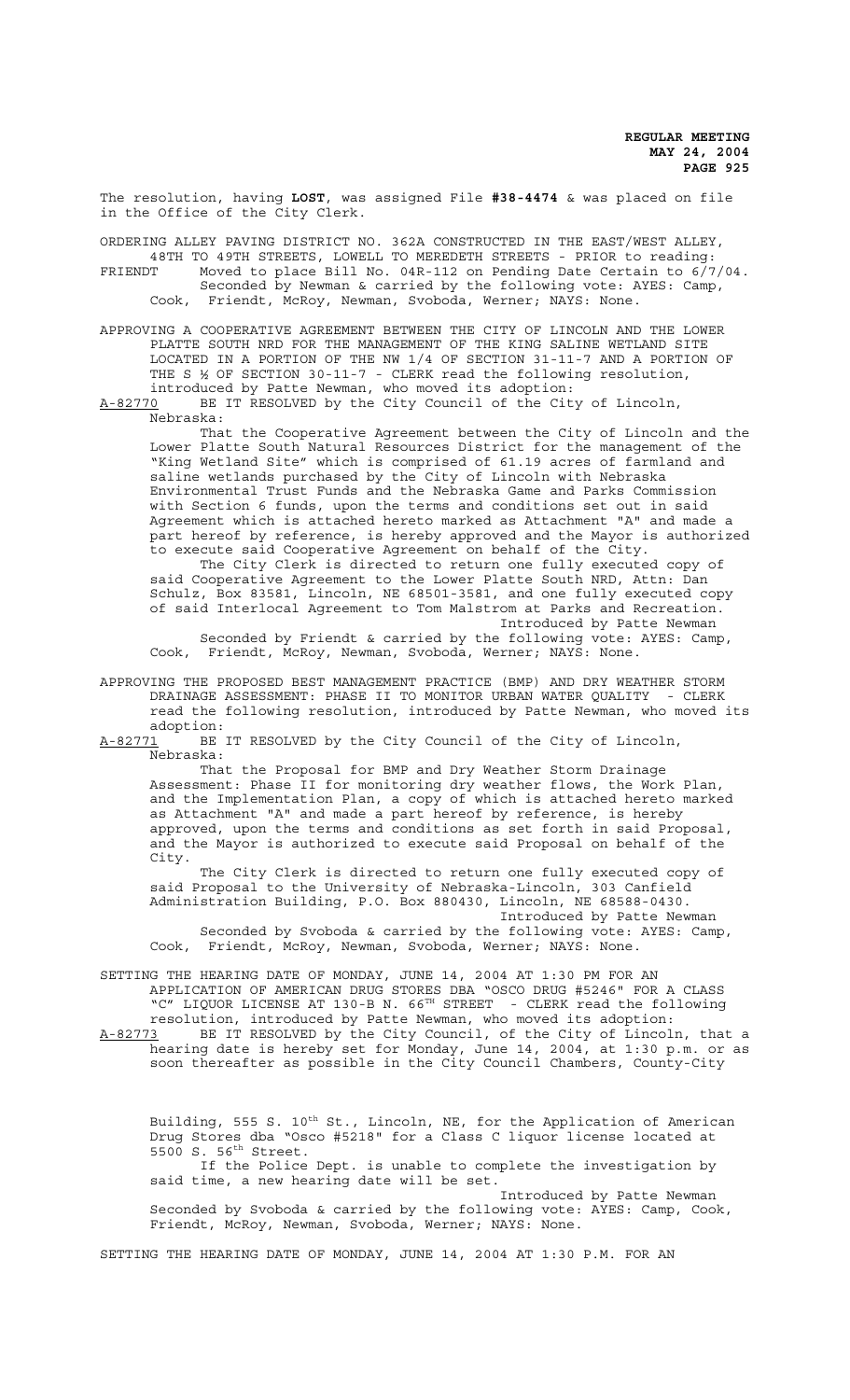> APPLICATION OF AMERICAN DRUG STORES DBA "OSCO #5218" FOR A CLASS "C" LIQUOR LICENSE AT 5500 S. 56TH STREET - CLERK read the following resolution, introduced by Patte Newman, who moved its adoption:

A-82774 BE IT RESOLVED by the City Council, of the City of Lincoln, that a hearing date is hereby set for Monday, June 14, 2004, at 1:30 p.m. or as soon thereafter as possible in the City Council Chambers, County-City Building, 555 S. 10<sup>th</sup> St., Lincoln, NE, for the Application of American Drug Stores dba "Osco #5246" for a Class C liquor license located at 5500 S. 56th Street.

If the Police Dept. is unable to complete the investigation by said time, a new hearing date will be set.

Introduced by Patte Newman Seconded by Svoboda & carried by the following vote: AYES: Camp, Cook, Friendt, McRoy, Newman, Svoboda, Werner; NAYS: None.

- APPROVING THE WILDERNESS HILLS CONDITIONAL ANNEXATION AND ZONING AGREEMENT BETWEEN THE CITY OF LINCOLN AND LINCOLN FEDERAL BANCORP, INC. OUTLINING CERTAIN CONDITIONS AND UNDERSTANDINGS WITH REGARDS TO THE ANNEXATION OF PROPERTY GENERALLY LOCATED SOUTHEAST OF THE INTERSECTION OF SOUTH 27TH STREET AND YANKEE HILL ROAD - PRIOR to reading:
- COOK Moved to delay action on Bill No. 04R-107 for two weeks to 6/7/04. Seconded by Svoboda & carried by the following vote: AYES: Camp, Cook, Friendt, McRoy, Newman, Svoboda, Werner; NAYS: None.
- SPECIAL PERMIT 1999 APPLICATION OF GERALD MADDOX TO DEVELOP WILDERNESS HILL COMMUNITY UNIT PLAN CONSISTING OF 640 SINGLE FAMILY, TOWNHOUSE, AND MULTI-FAMILY DWELLING UNITS, WITH WAIVERS TO THE PRELIMINARY PLAT PROCESS, LANDSCAPING IN TRAFFIC CIRCLES AND MEDIANS, FRONT YARD SETBACKS, REAR YARD SETBACKS, MINIMUM LOT AREA AND WIDTH, BUILDING HEIGHT, AND SANITARY SEWER DESIGN STANDARDS, ON PROPERTY GENERALLY LOCATED SOUTHEAST OF THE INTERSECTION OF SOUTH 27TH STREET AND YANKEE HILL ROAD - PRIOR to reading:
- COOK Moved to delay action on Bill No. 04R-108 for two weeks to 6/7/04. Seconded by Svoboda & carried by the following vote: AYES: Camp, Cook, Friendt, McRoy, Newman, Svoboda, Werner; NAYS: None.
- USE PERMIT 154 APPLICATION OF GERALD MADDOX TO DEVELOP 495,000 SQ. FT. OF OFFICE AND COMMERCIAL FLOOR AREA, WITH WAIVERS TO THE PRELIMINARY PLAT PROCESS, LANDSCAPING IN TRAFFIC CIRCLES AND MEDIANS, FRONT YARD SETBACKS, REAR YARD SETBACKS, MINIMUM LOT AREA AND WIDTH, BUILDING HEIGHT, AND SANITARY SEWER DESIGN STANDARDS, ON PROPERTY GENERALLY LOCATED SOUTHEAST OF THE INTERSECTION OF SOUTH 27TH AND YANKEE HILL ROAD COOK Moved to delay action on Bill No. 04R-109 for two weeks to 6/7/04. Seconded by Svoboda & carried by the following vote: AYES: Camp,

#### **PETITIONS & COMMUNICATIONS**

Cook, Friendt, McRoy, Newman, Svoboda, Werner; NAYS: None.

REPORT ON DESIGN PUBLIC HEARING - WEST BYPASS, SALTILLO & PIONEERS, NH-77- (156), C.N. 12552A, HELD APRIL 14, 2004. RECEIVED FROM STATE DEPARTMENT OF ROADS - CLERK presented said report which was placed on file in the Office of the City Clerk.

### **REPORTS OF CITY OFFICERS**

CLERK'S LETTER AND MAYOR'S APPROVAL OF RESOLUTIONS AND ORDINANCES PASSED BY THE CITY COUNCIL ON MAY 17, 2004 - CLERK presented said report which was placed on file in the Office of the City Clerk.

INVESTMENT OF FUNDS FOR THE WEEK OF MAY 10 THRU MAY 14, 2004 - CLERK read the following resolution, introduced by Patte Newman, who moved its

adoption:<br><u>A-82772</u> BE BE IT HEREBY RESOLVED BY THE CITY COUNCIL of the City of Lincoln, Nebraska:

That the attached list of investments be confirmed and approved,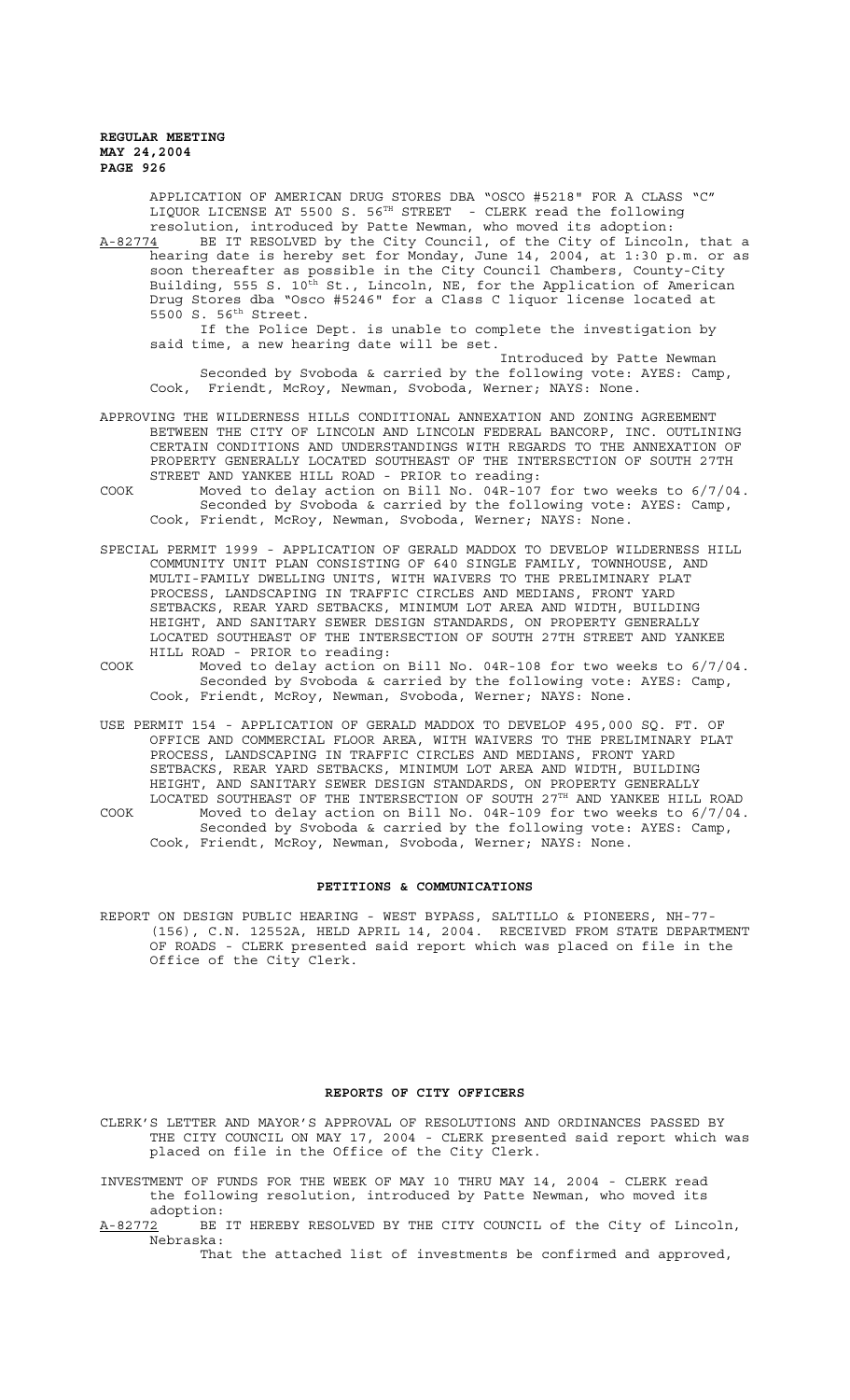and the City Treasurer is hereby directed to hold said investments until maturity unless otherwise directed by the City Council. Introduced by Patte Newman Seconded by Svoboda & carried by the following vote: AYES: Camp, Cook, Friendt, McRoy, Newman, Svoboda, Werner; NAYS: None.

REPORT OF LINCOLN ELECTRIC SYSTEM 2003 ANNUAL FINANCIAL REPORT - CLERK presented said report which was placed on file in the Office of the City Clerk. **(3)**

## ORDINANCES - 1<sup>ST</sup> READING

- ANNEXATION NO. 04005 AND 04008 AMENDING THE LINCOLN CORPORATE LIMITS MAP BY ANNEXING APPROXIMATELY 17 RESIDENCES, THE SOUTHWEST RURAL FIRE DISTRICT AND THE YANKEE HILL SCHOOL, ON PROPERTY GENERALLY LOCATED NEAR SOUTH FOLSOM STREET AND WEST CALVERT STREET - CLERK read an ordinance, introduced by Patte Newman, annexing and including the below described land as part of the City of Lincoln, Nebraska, and amending the Corporate Limits Map attached to and made a part of Ordinance No. 18208, to reflect the extension of the corporate limits boundary of the City of Lincoln, Nebraska established and shown thereon, the first time.
- AMENDING CHAPTER 14.50 OF THE LINCOLN MUNICIPAL CODE GOVERNING SIDEWALK CAFES TO STREAMLINE THE APPLICATION PROCESS, TO CLARIFY THE TYPES OF ESTABLISHMENTS ELIGIBLE AND THE NUMBER OF PATRONS TO BE SERVED BY A SIDEWALK CAFÉ - CLERK read an ordinance, introduced by Patte Newman, amending Chapter 14.50 of the Lincoln Municipal Code relating to sidewalk cafes to streamline the application and the application process and to clarify the types of establishments eligible for sidewalk cafes and the number of patrons that can be served in a sidewalk café; and repealing Sections 14.50.010, 14.50.030, 14.50.040, 14.50.050, 14.50.060, 14.50.085, and 14.50.090 of the Lincoln Municipal Code as hitherto existing, the first time.
- AMENDING CHAPTER 14.55 OF THE LINCOLN MUNICIPAL CODE GOVERNING SIDEWALK VENDORS TO STREAMLINE THE APPLICATION PROCESS AND TO EXPAND THE DEFINITION AND AREAS SERVED BY VENDOR CARTS - CLERK read an ordinance, introduced by Patte Newman, amending Chapter 14.55 of the Lincoln Municipal Code relating to sidewalk vendors to expand the definition of vendor and to add a definition of "stand," to streamline the permit application process, and to expand the areas that can be served by vendor carts; repealing Section 14.55.020, 14.55.030, 14.55.040, 14.55.050, 14.55.070 and 14.55.095 of the Lincoln Municipal Code as hitherto existing, the first time.
- APPROVING A LAND EXCHANGE AGREEMENT BETWEEN THE CITY AND RIDGE DEVELOPMENT COMPANY AND SOUTHVIEW, INC. FOR PORTIONS OF PROPERTY NEAR BIG THOMPSON CREEK ADDITION GENERALLY LOCATED AT S. 56TH STREET NORTH OF YANKEE HILL ROAD FOR A FUTURE FIRE STATION SITE - CLERK read an ordinance, introduced by Patte Newman, accepting and approving a Land Exchange Agreement between the City of Lincoln, Nebraska and Ridge Development Company and Southview, Inc. For portions of property generally located at S. 56th Street north of Yankee Hill Road for a future fire station site, the first time.

## ORDINANCES - 3RD READING

ANNEXATION 02012 WILDERNESS HILLS - AMENDING THE LINCOLN CORPORATE LIMITS MAP BY ANNEXING APPROXIMATELY 91.98 ACRES GENERALLY LOCATED SOUTHEAST OF THE INTERSECTION OF SOUTH 27TH STREET AND YANKEE HILL ROAD. (IN CONNECTION W/04-96, 04R-107, 04R-108, 04R-109) - PRIOR to reading: COOK Moved to delay action on Bill No. 04-95 for two weeks to 6/7/04. Seconded by Svoboda & carried by the following vote: AYES: Camp, Cook, Friendt, McRoy, Newman, Svoboda, Werner; NAYS: None. CLERK Read an ordinance, introduced by Glenn Friendt, annexing and including the below described land as part of the City of Lincoln, Nebraska and amending the Corporate Limits Map attached to and made a part of Ordinance No. 18208, to reflect the extension of the corporate limits boundary of the City of Lincoln, Nebraska established and shown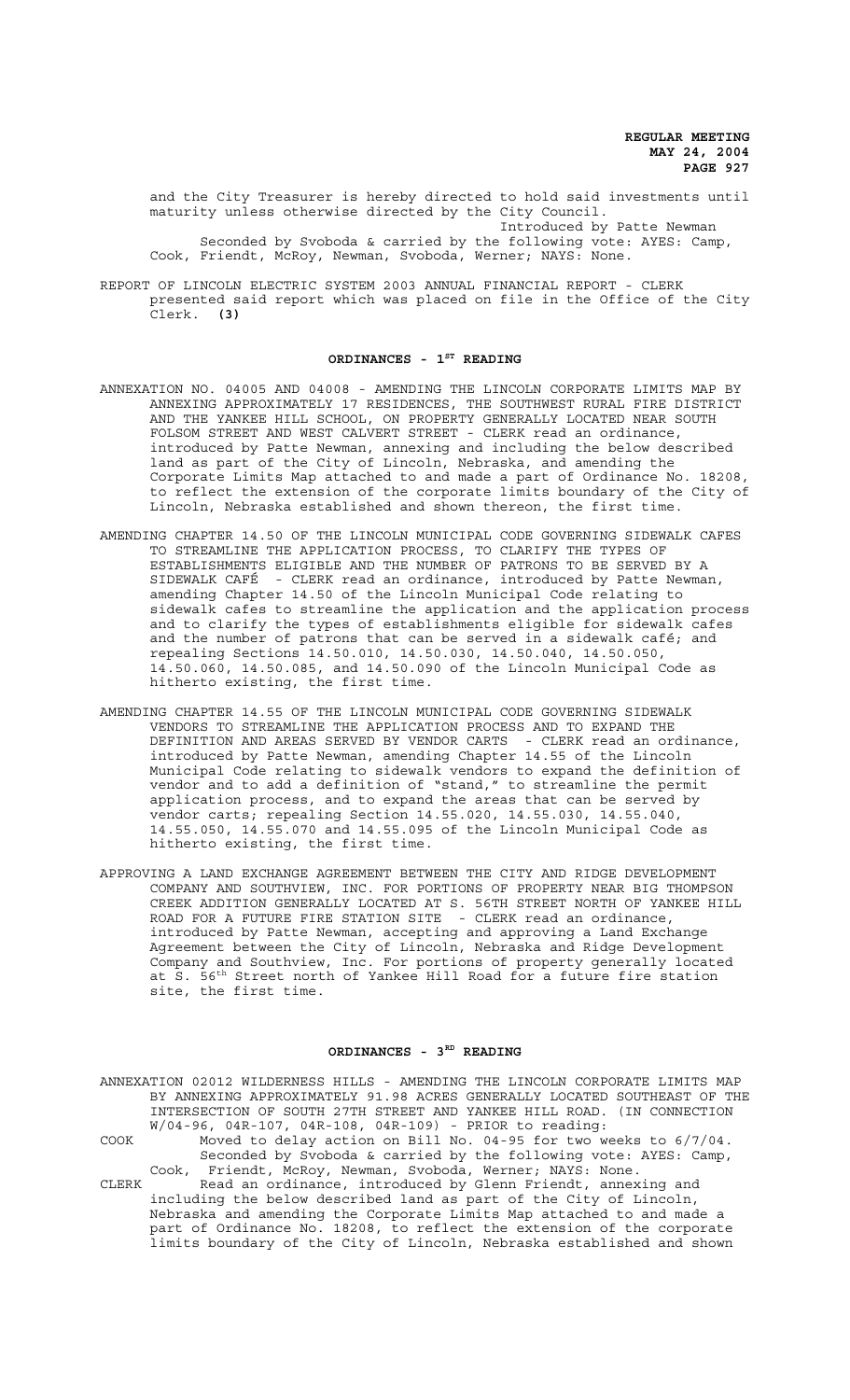thereon, the third time.

CHANGE OF ZONE 3423 - APPLICATION OF GERALD MADDOX FOR A CHANGE OF ZONE FROM AG AGRICULTURAL DISTRICT TO R-3 RESIDENTIAL DISTRICT, R-5 RESIDENTIAL DISTRICT, O-3 OFFICE PARK DISTRICT, AND B-2 PLANNED NEIGHBORHOOD BUSINESS DISTRICT, ON PROPERTY GENERALLY LOCATED SOUTHEAST OF THE INTERSECTION OF SOUTH 27TH STREET AND YANKEE HILL ROAD. (IN CONNECTION W/04-95, 04R-107, 04R-108, 04R-109) - PRIOR to reading:

COOK Moved to delay action on Bill No. 04-96 for two weeks to 6/7/04. Seconded by Svoboda & carried by the following vote: AYES: Camp, Cook, Friendt, McRoy, Newman, Svoboda, Werner; NAYS: None.

CLERK Read an ordinance, introduced by Glenn Friendt, amending the Lincoln Zoning District Maps attached to and made a part of Title 27 of the Lincoln Municipal Code, as provided by Section 27.05.020 of the Lincoln Municipal Code, by changing the boundaries of the districts established and shown thereon, the third time.

CHANGE OF ZONE 04025 - AMENDING SECTION 27.71.120 OF THE LINCOLN MUNICIPAL CODE TO ALLOW TEMPORARY CONCRETE PAVING PLANTS - CLERK read an ordinance, introduced by Glenn Friendt, amending Section 27.71.120 of the Lincoln Municipal Code to approve temporary concrete paving plants; and repealing Section 27.71.120 of the Lincoln Municipal Code as hitherto existing, the third time.

FRIENDT Moved to pass the ordinance as read.

Seconded by Svoboda & carried by the following vote: AYES: Camp, Cook, Friendt, McRoy, Newman, Svoboda, Werner; NAYS: None. The ordinance, being numbered **#18369**, is recorded in Ordinance Book 202, Page

CHANGE OF ZONE 04026 - APPLICATION OF THE COUNTRY CLUB AND IRVINGDALE NEIGHBORHOOD ASSOCIATIONS FOR A CHANGE OF ZONE FROM R-4 RESIDENTIAL DISTRICT TO R-2 RESIDENTIAL DISTRICT ON PROPERTY GENERALLY LOCATED BETWEEN 17TH AND 30TH STREETS FROM SOUTH STREET TO WOODCREST STREET - PRIOR to reading:

COOK Moved to adopt Amendment #2, on page 1, delete all of lines 9 through 28, being the entire legal description, and insert in lieu thereof the following:

Lots 1-9, 15-24, Block 1, Lots 1-24, Block 2, Ryons Addition; Lots 1-10, Block 1, Lots 1-10, Block 2, Lots 1-10, Block 3, and Lots 1-10, Block 4, Marion Heights Addition; Lots 1-48, Cherry Hill Place; Lots 1-12, Block 1, Lots 1-12, Block 2, Youngs Subdivision; Lots 1-18, Alexander's Subdivision; Lots 1-4, Chapline Subdivision; Lots 1-14, Block 1, Lots 1- 10, Block 2, Lots 1-24, Block 3, Lots 1-9, Bock 6, Lots 1-16, Block 7, Lots 1-25, Block 8, Lots 1-16, Block 9, Lots 1-6 Block 10, Garfield Park; Lot 1, Block 1, Sewell's Addition; Lots 2-24, Block 1, Lots 1-24, Block 2, Replat of Sewell's Addition; Lots 1-24, Block 1, Lots 1-24, Block 2, Randall Place; Lots 1-24, Block 1, Lots 1-24, Block 8, Homecrest; Lots 1-12, Block 1, Yates and Thompsons Subdivision; Lots 1-13 and 16-24, Block 1, Lots 1-3 and 6-11, Block 2, Lots 1- 8 and 14-20, Block 4, Lots 1-6 and 12-16, Block 5, Lots 1-4 and 10-12, Block 8, Sheridan Place, and Lots 59-62 I.T., all located in the South Half of Section 36, Township 10 North, Range 6 East; and Lots 1-11, Block 1, Lots 4-14, Block 14, Lots 4-7, Block 15, Lots 1, 2 and 12-23, Block 16, Sheridan Park, located in the SW Quarter of Section 31, Township 10 North, Range 7 East, Lancaster County, Nebraska, generally located between South Street and Van Dorn Street, from S 17<sup>th</sup> Street to S. 30<sup>th</sup> Street.

Seconded by Newman & carried by the following vote: AYES: Camp, Cook, Friendt, McRoy, Newman, Svoboda, Werner; NAYS: None. SVOBODA Moved to adopt Amendment #1 on page 1, line 13, delete the word ...........................<br>"Alexander" and insert in lieu thereof the word <u>Alexander's.</u> On page 1, line 13, after the words Alexander Subdivision, delete the numbers "1-14" and insert in lieu thereof the numbers  $1-4$ . On page 1, line 23, after the words "Block 1," delete the words "Lots 1 and 2, Block 12". Seconded by Friendt & carried by the following vote: AYES: Camp, Cook, Friendt, McRoy, Newman, Svoboda, Werner; NAYS: None.

CLERK Read an ordinance, introduced by Glenn Friendt, amending the Lincoln Zoning District Maps attached to and made a part of Title 27 of the Lincoln Municipal Code, as provided by Section 27.05.020 of the Lincoln Municipal Code, by changing the boundaries of the districts established and shown thereon, the third time.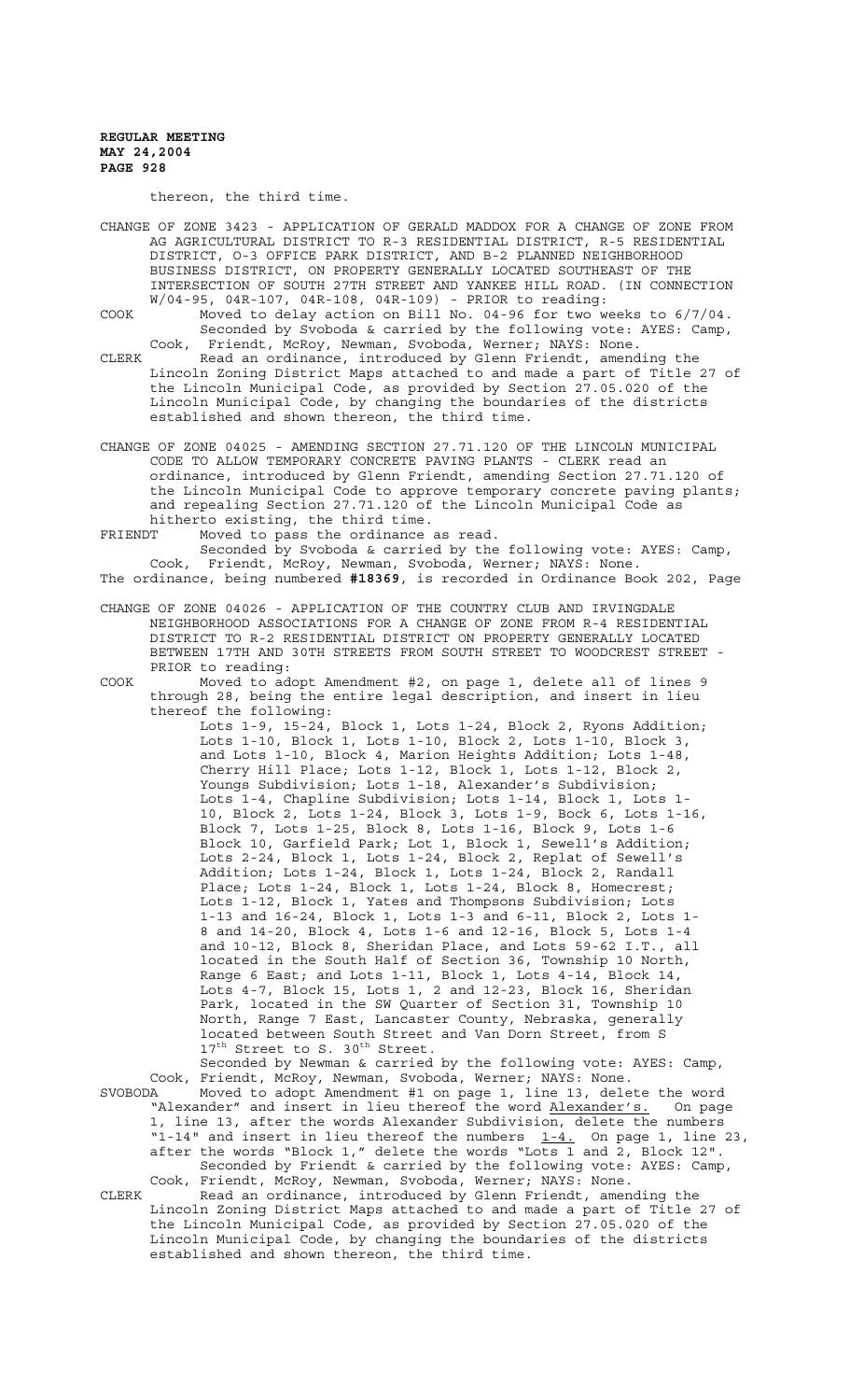FRIENDT Moved to pass the ordinance as amended. Seconded by Svoboda & carried by the following vote: AYES: Camp, Cook, Friendt, McRoy, Newman, Svoboda, Werner; NAYS: None. The ordinance, being numbered **#18370**, is recorded in Ordinance Book 202,Page

AMENDING SECTION 9.20.080 OF THE LINCOLN MUNICIPAL CODE REGARDING PANHANDLING BY PROVIDING A MORE SPECIFIC DEFINITION OF THE OFFENSE INCLUDING BUT NOT LIMITED TO THE TIME, PLACE AND MANNER OF THE ACTS PROHIBITED BY SAID ORDINANCE - CLERK read an ordinance, introduced by Glenn Friendt, amending Section 9.20.080 of the Lincoln Municipal Code relating to the panhandling to provide a more specific definition of the offense including but not limited to the time, place and manner of the acts prohibited by said ordinance; and repealing Section 9.20.080 of the Lincoln Municipal code as hitherto existing, the third time.<br>FRIENDT Moved to pass the ordinance as read.

FRIENDT Moved to pass the ordinance as read.

Seconded by Svoboda & carried by the following vote: AYES: Camp, Cook, Friendt, McRoy, Newman, Svoboda, Werner; NAYS: None. The ordinance, being numbered **#18371**, is recorded in Ordinance Book 202, Page

APPROVING A LEASE AGREEMENT BETWEEN THE LINCOLN-LANCASTER COUNTY HEALTH DEPARTMENT AND THE LINCOLN MEDICAL EDUCATION PARTNERSHIP FOR THE WIC PROGRAM FOR A THREE-YEAR PERIOD AT 4600 VALLEY ROAD - CLERK read an ordinance, introduced by Glenn Friendt, accepting and approving a Lease Agreement between the City of Lincoln, Nebraska and Lincoln Medical Education Partnership for the lease of 200 sq. ft. of space at 4600 Valley Road, Lincoln, Lancaster County, Nebraska, on behalf of the Lincoln-Lancaster County Health Department for its WIC Program for a term of three years, the third time.

FRIENDT Moved to pass the ordinance as read. Seconded by Svoboda & carried by the following vote: AYES: Camp, Cook, Friendt, McRoy, Newman, Svoboda, Werner; NAYS: None.

The ordinance, being numbered **#18372**, is recorded in Ordinance Book 202, Page

**\*\* END OF PUBLIC HEARING \*\***

## **MISCELLANEOUS BUSINESS**

#### **PENDING -**

CAMP Moved to extend the Pending List to June 7, 2004. Seconded by Svoboda & carried by the following vote: AYES: Camp, Cook, Friendt, McRoy, Newman, Svoboda, Werner; NAYS: None.

#### **UPCOMING RESOLUTIONS -**

CAMP Moved to Withdraw Bill No. 04R-123. Seconded by McRoy & carried by the following vote: AYES: Camp, Cook, Friendt, McRoy, Newman, Svoboda, Werner; NAYS: None. The resolution, having been **WITHDRAWN**, was assigned File **#38-4475** & was placed on file in the Office of the City Clerk.

CAMP Moved to approve the resolutions to have Public Hearing on June 7, 2004. Seconded by Svoboda & carried by the following vote: AYES: Camp, Cook, Friendt, McRoy, Newman, Svoboda, Werner; NAYS: None.

# **ADJOURNMENT 7:47 P.M.**

CAMP Moved to adjourn the City Council meeting of May 24, 2004.